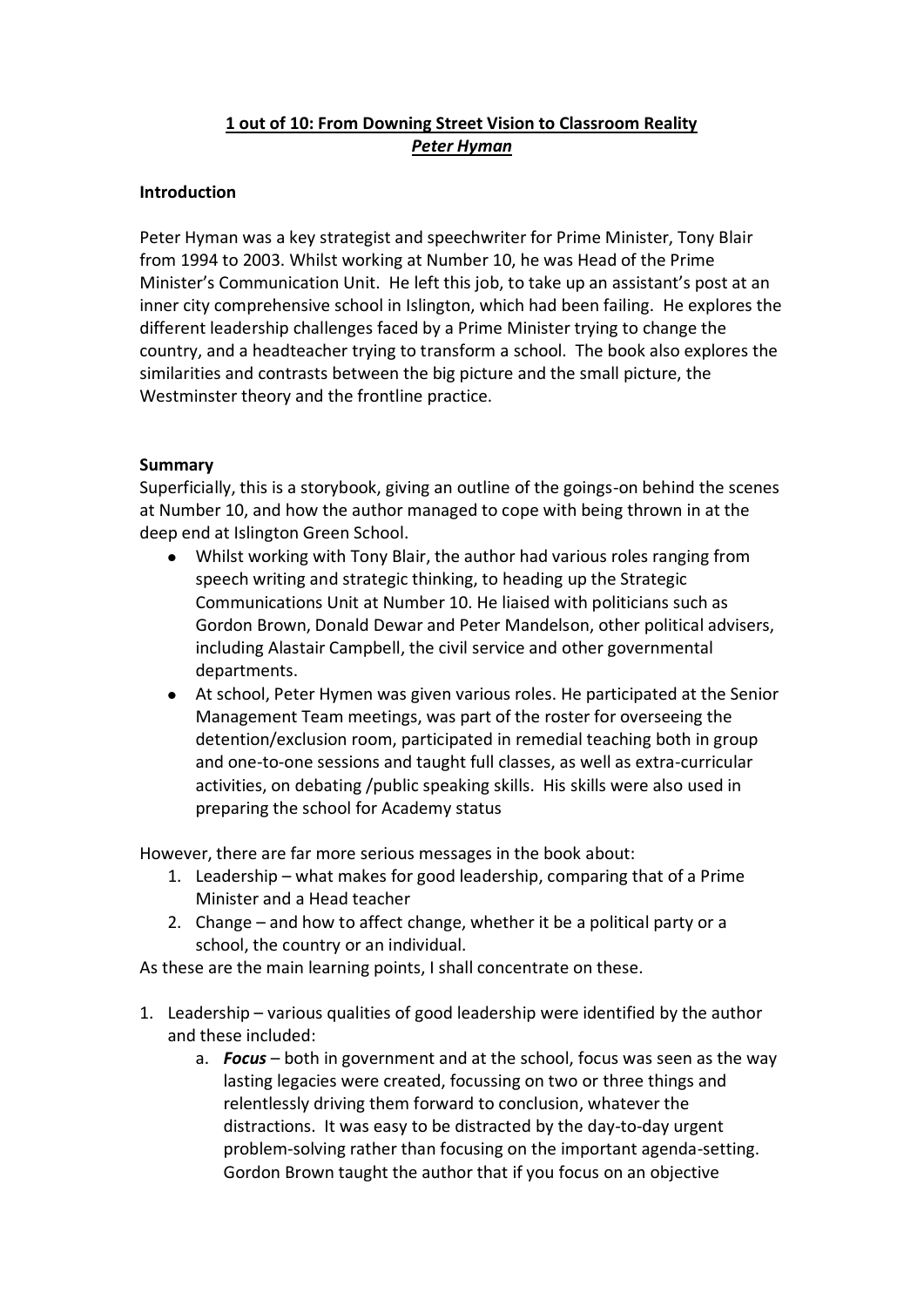relentlessly enough you achieve it. Staying focussed was one of two essences of good leadership

- b. *Good systems*, allowing consistency and replication the second essence of good leadership – having the right systems in place to ensure the organisation can replicate and produce high standards day after day – the "consistency test"
- c. *Reflection*  there seemed to be quite a lot of time put aside for reflection in Tony Blair's inner circle, often questioning themselves with what there mandate was for. Indeed, the author mentions Michael Barber, who ran the Delivery Unit in Whitehall, as one of the most impressive and talented people he had worked with, going on to say that he was focussed (on outcomes), authoritative and reflective.
- *d. Teamwork* leadership is about taking people on a journey with you. Leaders need followers and good leaders will remain transparent and keep their followers well informed of what they are doing. The headteacher, Trevor, felt this was very important in his dealings with his staff. Different members of different teams performed different roles and both the Number 10 team, and the Senior Management Team at Islington Green had members performing different roles.

Other qualities of good leadership that were mentioned in the book included, networking, getting out and about, restoring and maintaining trust, humility, being oneself and authentic, being able to judge the tone, and balance various roles, the art of persuasion and inspiration.

- 2. Change clearly change management needs good leadership skills; other issues to bear in mind include:
	- a. Change whilst one is still successful in 2000, before New Labours  $2^{nd}$ victory at the polls, Peter Hyman became obsessed with renewal and quotes Charles Handy who argued that organisations should re-invent themselves while successful, just as they are coming down from their peaks, rather than waiting for a crisis before moving forward. Tony Blair, in private, apparently used to say, "we will end up suffering, not for reforming too much, but for doing too little". Charles Darwin wrote, "it is not the strongest or cleverest species that survive, but the one most responsive to change".
	- b. The causes of refusal / opposition to change people will often go along with change when it is generalised or means little to them or little work for them, but when it impacts more on them, then change is harder. Those who oppose change use all kinds of excuses rather than just saying they do not agree, often not debating the issue, but instead, attacking the process. Blair said in a speech about the forces of conservatism, "what threatens the nation-state today is not change but the refusal to change".
	- c. Teamwork like with good leadership, to enact change good teamwork is essential. According to the "School Improvement Reports", edited by Tony Attwood, the power to change is in the school (organisation). The